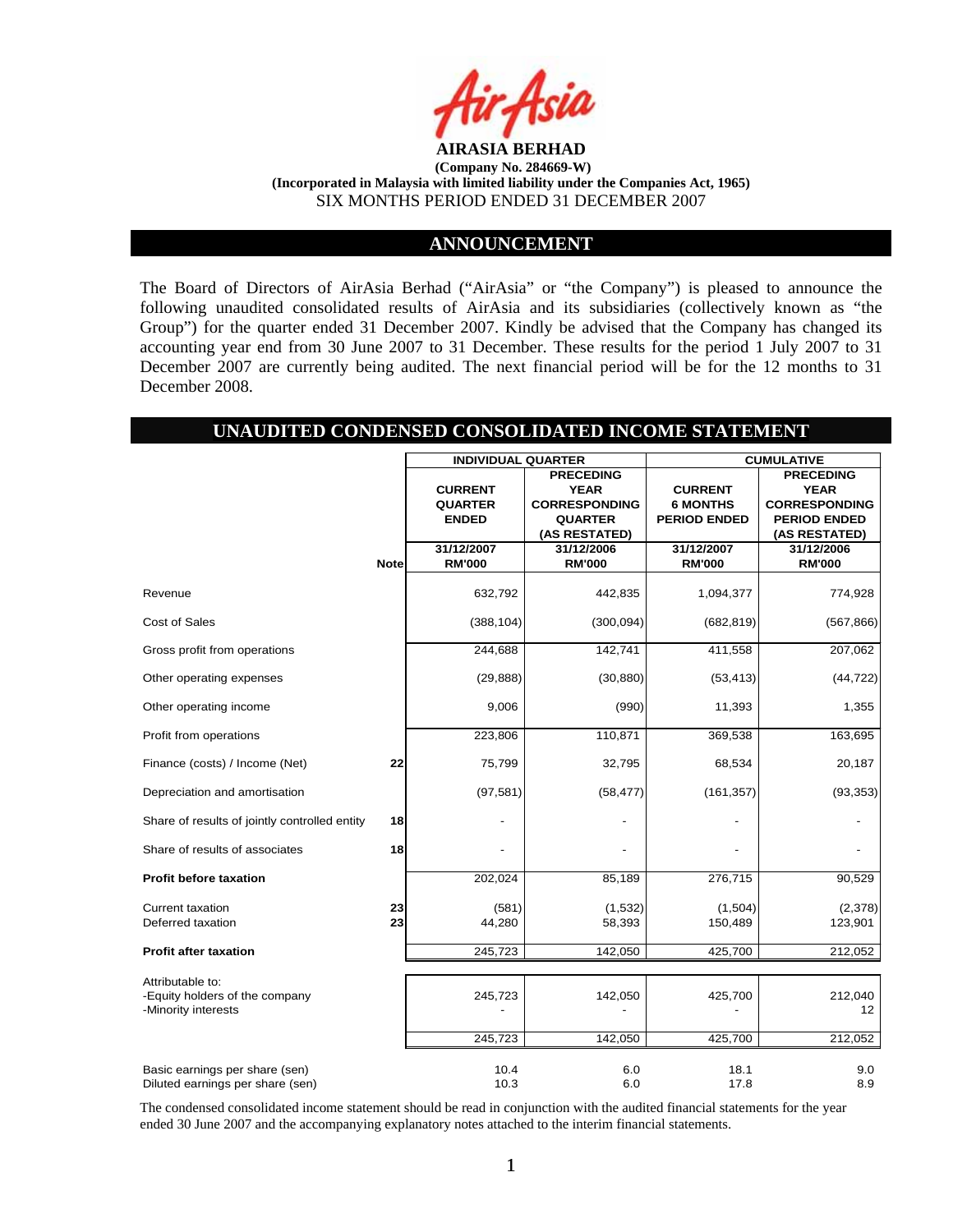

# **CONDENSED CONSOLIDATED BALANCE SHEET AS AT 31 DECEMBER 2007**

|                                                              | <b>UNAUDITED</b>     | <b>AUDITED</b>         |
|--------------------------------------------------------------|----------------------|------------------------|
|                                                              | <b>AS AT END OF</b>  | <b>AS AT PRECEDING</b> |
|                                                              | <b>CURRENT</b>       | <b>FINANCIAL</b>       |
|                                                              | <b>QUARTER</b>       | <b>YEAR END</b>        |
|                                                              | 31/12/2007           | 30/06/2007             |
|                                                              |                      |                        |
| <b>Note</b>                                                  | <b>RM'000</b>        | <b>RM'000</b>          |
| <b>NON CURRENT ASSETS</b>                                    |                      |                        |
| Property, plant & equipment                                  | 4,361,946            | 2,959,817              |
| Investment in associates                                     | 29                   | 29                     |
| Other investments                                            | 26,727               | 67                     |
| Goodwill                                                     | 8,738                | 8,738                  |
| Deferred expenditure                                         | 479                  | 480                    |
| Deferred tax asset                                           | 479,705              | 329,216                |
| Long term prepayments                                        | 65,124               | 46,004                 |
|                                                              | 4,942,748            | 3,344,351              |
| <b>CURRENT ASSETS</b>                                        |                      |                        |
| Inventories (at cost)                                        | 17,568               | 9,512                  |
| Other investments                                            | 30,892               | 34,136                 |
| Trade receivables                                            | 15,883               | 9,125                  |
| Prepayment, deposits and other receivables                   | 513,943              | 299,825                |
| Deposit on aircraft purchase                                 | 318,251              | 317,296                |
| Amount due from a jointly controlled entity                  | 74,285               | 92,182                 |
| Amount due from associates                                   | 84,408               | 77,432                 |
|                                                              |                      | 595,243                |
| Deposits, bank and cash balances                             | 425,195<br>1,480,425 |                        |
| <b>CURRENT LIABILITIES</b>                                   |                      | 1,434,751              |
|                                                              |                      |                        |
| Trade and other payables                                     | 620,881              | 557,796                |
| Borrowings (secured)                                         | 278,550              | 251,097                |
| Hire-purchase payables                                       | 77                   | 77                     |
| <b>Current tax liabilities</b>                               | 5,178                | 4,575                  |
|                                                              | 904,686              | 813,545                |
| <b>NET CURRENT ASSETS</b>                                    | 575,739              | 621,206                |
| <b>NON CURRENT LIABILITIES</b>                               |                      |                        |
| Borrowings (secured)                                         | 3,419,121            | 2,303,488              |
|                                                              | 149                  | 188                    |
| Hire-purchase payables                                       |                      |                        |
|                                                              | 3,419,270            | 2,303,676              |
|                                                              | 2,099,217            | 1,661,881              |
| <b>CAPITAL AND RESERVES</b>                                  |                      |                        |
|                                                              | 237,154              | 236,077                |
| Share capital<br>Reserves                                    | 1,862,024            | 1,425,765              |
|                                                              |                      |                        |
| Shareholders' funds                                          | 2,099,178            | 1,661,842              |
| Minority interests                                           | 39                   | 39                     |
|                                                              | 2,099,217            | 1,661,881              |
| Net assets per share attributable to ordinary equity holders |                      |                        |
| of the Company (RM)                                          | 0.89                 | 0.70                   |

The condensed consolidated balance sheet should be read in conjunction with the audited financial statements for the quarter ended 30 June 2007 and the accompanying explanatory notes attached to the interim financial statements.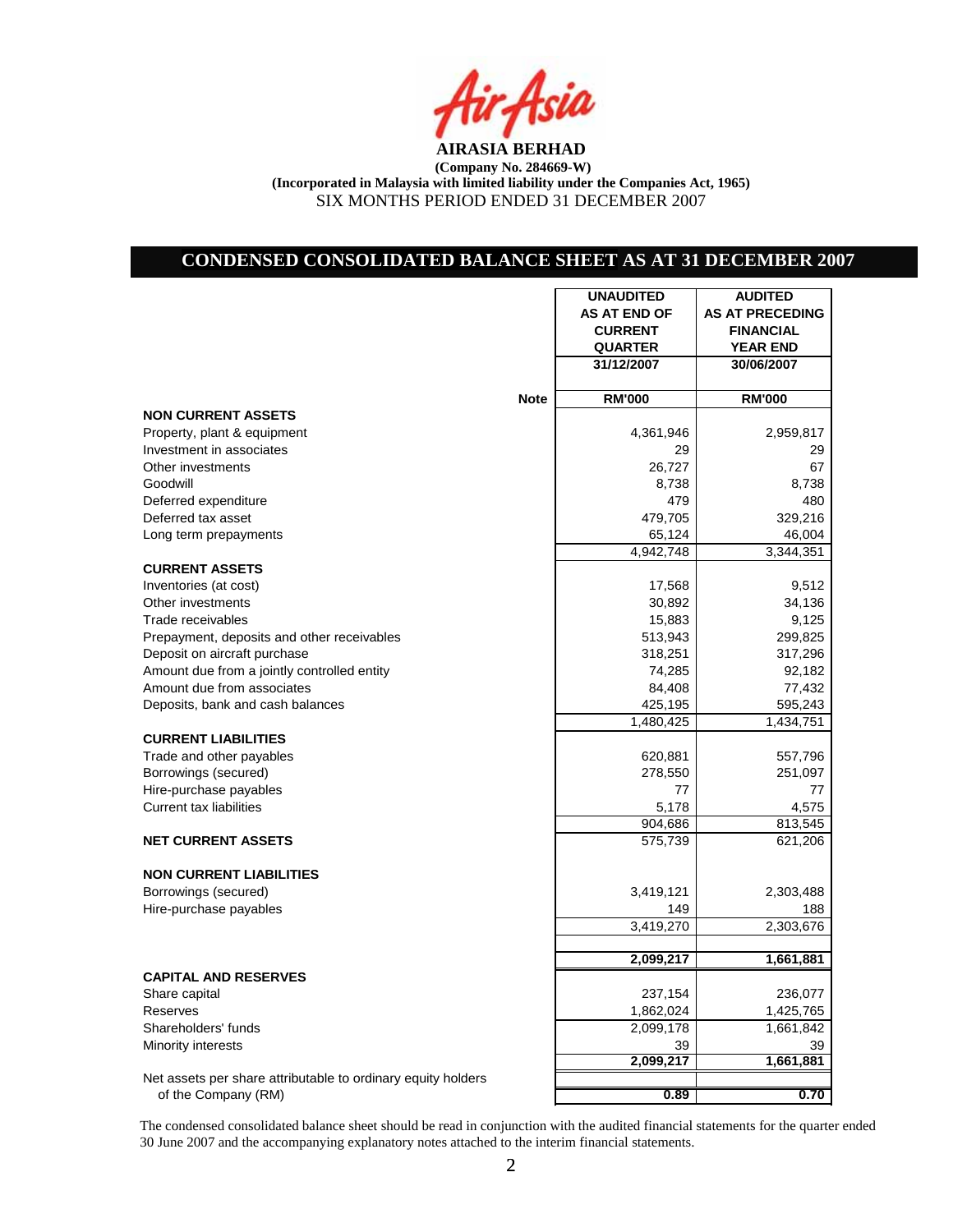

### **UNAUDITED CONDENSED CONSOLIDATED CASH FLOW STATEMENTS**

**CURRENT | PRECEDING** 

|                                                                                      | <b>PERIOD ENDED</b><br>31/12/2007 | <b>PERIOD ENDED</b><br>31/12/2006 |  |
|--------------------------------------------------------------------------------------|-----------------------------------|-----------------------------------|--|
|                                                                                      | <b>RM'000</b>                     | <b>RM'000</b>                     |  |
| <b>CASH FLOWS FROM OPERATING ACTIVITIES</b>                                          |                                   |                                   |  |
| Profit before taxation                                                               | 276,715                           | 102,534                           |  |
| Adjustments:                                                                         |                                   |                                   |  |
| Share of results of a jointly controlled entity                                      |                                   | (2,009)                           |  |
| Share of results of associates                                                       |                                   | (1, 271)                          |  |
| Property, plant and equipment                                                        |                                   |                                   |  |
| - Depreciation                                                                       | 127,693                           | 93,353                            |  |
| - Loss on disposal                                                                   | 5                                 |                                   |  |
| Amortisation of long term prepayments                                                | 2,317                             |                                   |  |
| Interest expense                                                                     | 78,600                            | (43, 296)                         |  |
| Interest income                                                                      | (13, 820)                         | (12, 169)                         |  |
|                                                                                      | 471.510                           | 137,142                           |  |
| <b>Changes in working capital</b>                                                    |                                   |                                   |  |
| Inventories                                                                          | (8,056)                           | (546)                             |  |
| Receivables and prepayments                                                          | (220, 875)                        | (37, 801)                         |  |
| Trade and other payables                                                             | 63,085                            | 195,374                           |  |
| Intercompany balances                                                                | 10,921                            | 8,119                             |  |
|                                                                                      | 316,585                           | 302,288                           |  |
| Cash generated from operations                                                       |                                   |                                   |  |
| Interest paid<br>Interest received                                                   | (78,600)                          | 43,296                            |  |
| Tax paid                                                                             | 13,820<br>(901)                   | 12,169<br>(613)                   |  |
| Net cash from operating activities                                                   | 250,904                           | 357,140                           |  |
|                                                                                      |                                   |                                   |  |
| <b>CASH FLOWS FROM INVESTING ACTIVITIES</b>                                          |                                   |                                   |  |
| Property, plant and equipment                                                        |                                   |                                   |  |
| - Additions                                                                          | (1,529,829)                       | (1,090,801)                       |  |
| - Proceeds from disposal                                                             | 1                                 |                                   |  |
| Deposit on aircraft purchase                                                         | (955)                             | (56, 683)                         |  |
| Long term prepayments                                                                | (21, 437)                         | 604                               |  |
| Additional unquoted investments                                                      | (23, 416)                         |                                   |  |
| Additional investment in/acquisition of associates                                   |                                   | 12,785                            |  |
| Net cash used in investing activities                                                | (1,575,636)                       | (1, 134, 095)                     |  |
| <b>CASH FLOWS FROM FINANCING FACILITIES</b>                                          |                                   |                                   |  |
| Proceeds from allotment of shares                                                    | 11,636                            | 7,789                             |  |
| Hire purchase instalments paid                                                       | (39)                              | (80)                              |  |
| Proceeds from borrowings                                                             | 1,273,434                         | 1,244,913                         |  |
| Repayment of borrowings                                                              | (130, 347)                        | (275, 225)                        |  |
| Deposits pledged as securities                                                       | (14,082)                          | (545)                             |  |
| Net cash from financing activities                                                   | 1,140,602                         | 976,852                           |  |
|                                                                                      |                                   |                                   |  |
| <b>NET INCREASE FOR THE FINANCIAL YEAR</b><br>CASH AND CASH EQUIVALENTS AT BEGINNING | (184, 130)                        | 199,897                           |  |
| OF THE FINANCIAL YEAR<br>*CASH AND CASH EQUIVALENTS AT END OF                        | 574,347                           | 412,907                           |  |
| <b>FINANCIAL YEAR</b>                                                                | 390,217                           | 612,804                           |  |

\* The balance at end of financial year excludes fixed deposits of RM34.978 million (30/06/07: RM20.896 million) pledged with licensed bank as securities for banking facilities granted to the Company

The condensed consolidated cash flow statement should be read in conjunction with the audited financial statements for the year ended 30 June 2007 and the accompanying explanatory notes attached to the interim financial statements.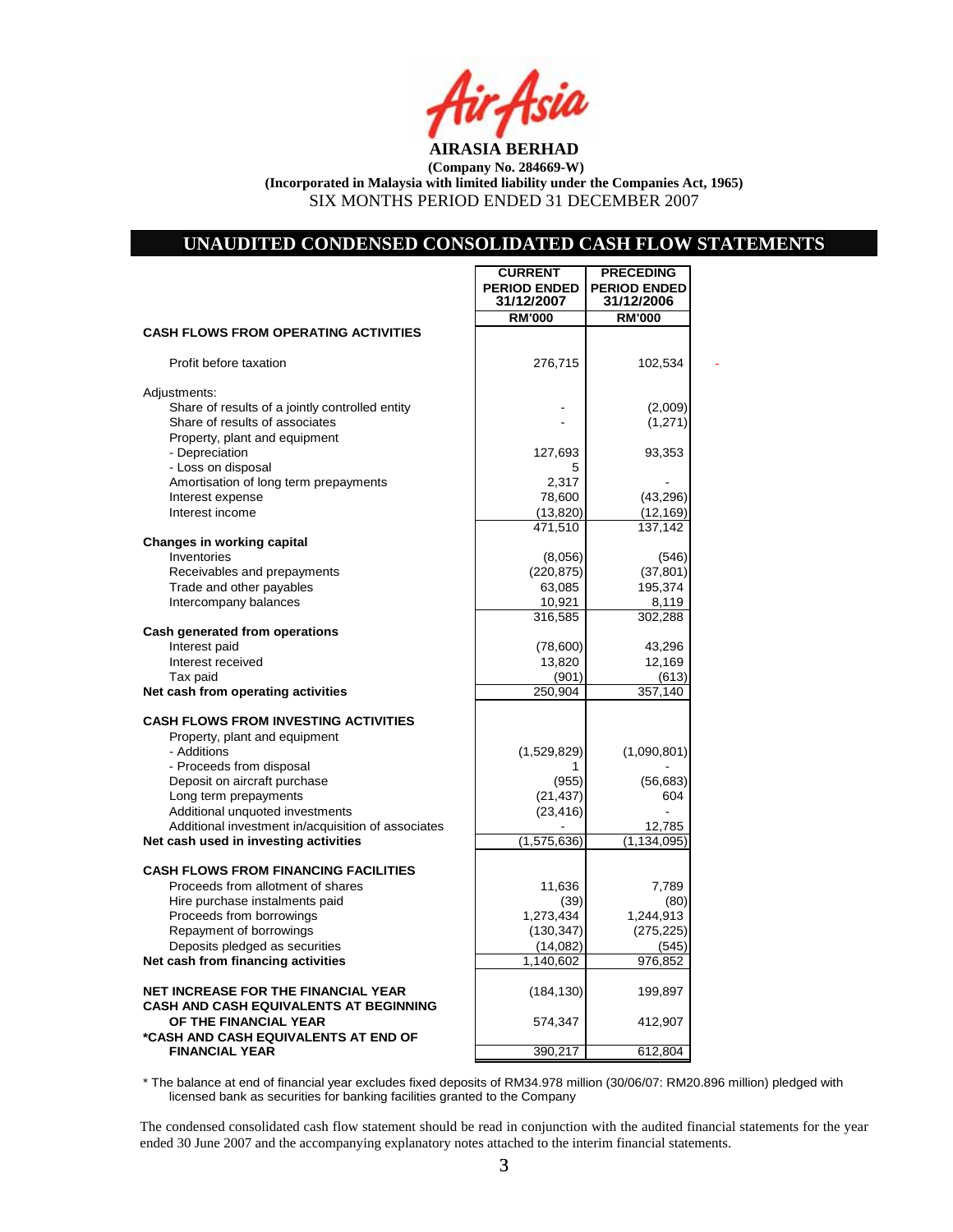

|                                                              |                                    | Attributable to Equity Holders of the Company                     |                                          |                                                                |                                                     |                               |                                                     |                                                |
|--------------------------------------------------------------|------------------------------------|-------------------------------------------------------------------|------------------------------------------|----------------------------------------------------------------|-----------------------------------------------------|-------------------------------|-----------------------------------------------------|------------------------------------------------|
|                                                              |                                    | <b>Issued and fully paid</b><br>ordinary shares<br>of RM0.10 each |                                          |                                                                |                                                     |                               |                                                     |                                                |
|                                                              | <b>Number</b><br>of shares<br>'000 | <b>Nominal</b><br>Value<br><b>RM'000</b>                          | <b>Share</b><br>Premium<br><b>RM'000</b> | Foreign<br><b>Exchange</b><br><b>Reserves</b><br><b>RM'000</b> | <b>Retained</b><br><b>Earnings</b><br><b>RM'000</b> | <b>Total</b><br><b>RM'000</b> | <b>Minority</b><br><b>Interest</b><br><b>RM'000</b> | <b>TOTAL</b><br><b>EQUITY</b><br><b>RM'000</b> |
| At 1 July 2007                                               | 2,360,766                          | 236,077                                                           | 722,178                                  | 592                                                            | 702,995                                             | 1,661,842                     | 39                                                  | 1,661,881                                      |
|                                                              | 2,360,766                          | 236,077                                                           | 722,178                                  | 592                                                            | 702,995                                             | 1,661,842                     | 39                                                  | 1,661,881                                      |
| Net Profit for the financial year                            |                                    |                                                                   |                                          | $\overline{\phantom{0}}$                                       | 425,700                                             | 425,700                       |                                                     | 425,700                                        |
| Issuance of ordinary shares                                  |                                    |                                                                   |                                          |                                                                |                                                     |                               |                                                     |                                                |
| - Pursuant to the Employees'<br>Share Option Scheme ('ESOS') | 10,775                             | 1,077                                                             | 10,559                                   |                                                                | $\overline{\phantom{a}}$                            | 11,636                        |                                                     | 11,636                                         |
| At 31 December 2007                                          | 2,371,541                          | 237,154                                                           | 732,737                                  | 592                                                            | 1,128,695                                           | 2,099,178                     | 39                                                  | 2,099,217                                      |
| At 1 July 2006                                               |                                    |                                                                   |                                          |                                                                |                                                     |                               |                                                     |                                                |
| -as previously reported                                      | 2,346,487                          | 234,649                                                           | 708,185                                  | 592                                                            | 109,165                                             | 1,052,591                     | 27                                                  | 1,052,618                                      |
| -change in accounting policies                               |                                    |                                                                   |                                          |                                                                | (31, 253)                                           | (31, 253)                     |                                                     | (31, 253)                                      |
| -as restated                                                 | 2,346,487                          | 234,649                                                           | 708,185                                  | 592                                                            | 77,912                                              | 1,021,338                     | 27                                                  | 1,021,365                                      |
| Net Profit for the financial year                            |                                    |                                                                   |                                          |                                                                | 94,880                                              | 94,880                        | 12                                                  | 94,892                                         |
| Issuance of ordinary shares<br>- Pursuant to the Employees'  |                                    |                                                                   |                                          |                                                                |                                                     |                               |                                                     |                                                |
| Share Option Scheme ('ESOS')                                 | 7,214                              | 721                                                               | 7,068                                    |                                                                |                                                     | 7,789                         | $\overline{\phantom{a}}$                            | 7,789                                          |
| At 31 December 2006                                          | 2,353,701                          | 235,370                                                           | 715,253                                  | 592                                                            | 172,792                                             | 1,124,007                     | 39                                                  | 1,124,046                                      |

The condensed consolidated statement of changes in equity should be read in conjunction with the audited financial statements for the year ended 30 June 2007 and the accompanying explanatory notes attached to the interim financial statements.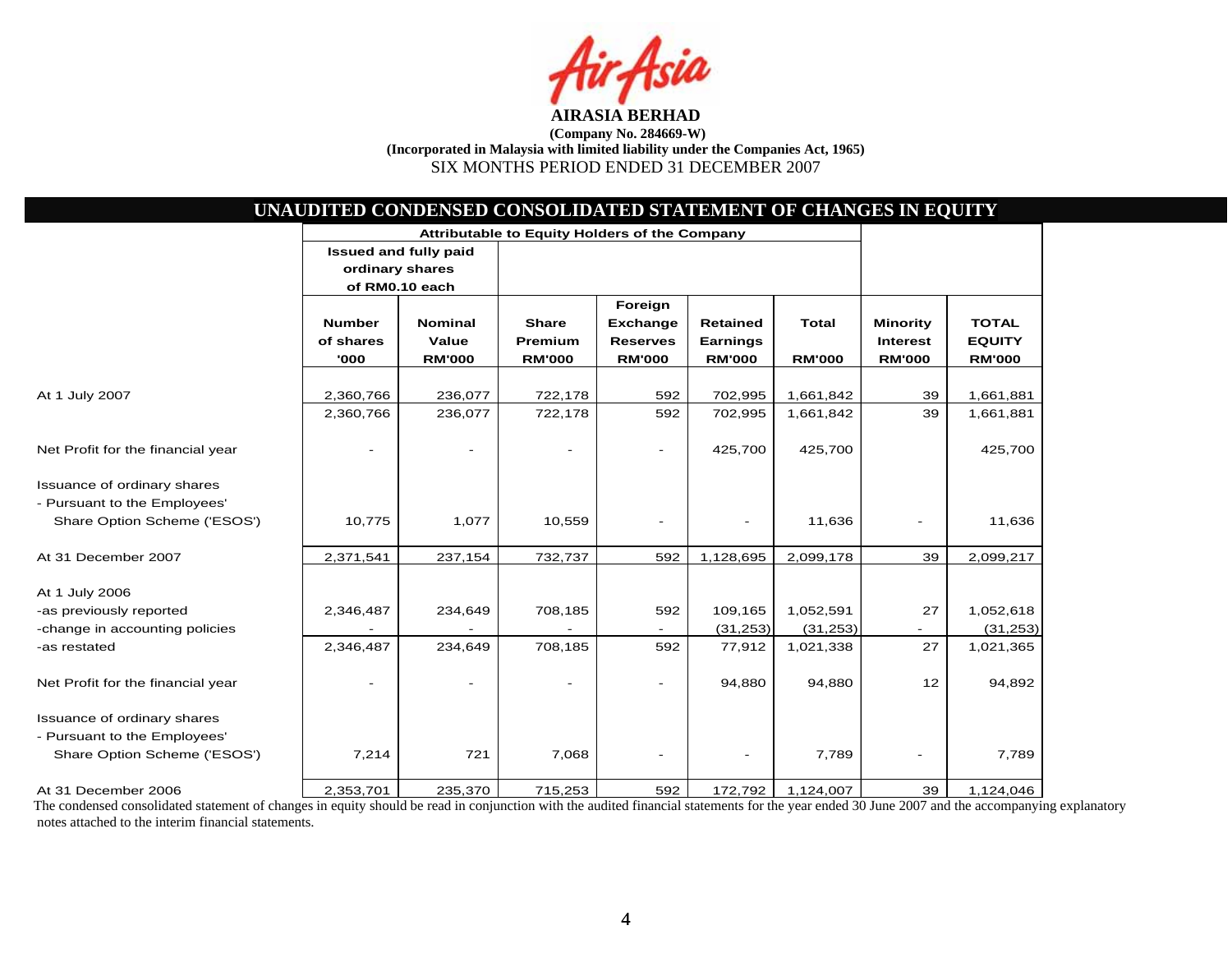

## **KEY OPERATING STATISTICS – 31 DECEMBER 2007**

|                                      | <b>ACTUAL</b>          | <b>ACTUAL</b>             |
|--------------------------------------|------------------------|---------------------------|
| PERFORMANCE INDICATORS               | <b>Current Quarter</b> | <b>Preceeding Quarter</b> |
|                                      | (Oct-Dec 2007)         | (Jul-Sep 2007)            |
|                                      |                        |                           |
| Passengers carried                   | 2,757,967              | 2,439,600                 |
| RPK (million)                        | 3,223                  | 2,707                     |
| ASK (million)                        | 4,274                  | 3,645                     |
| Average fares (RM)*                  | 214                    | 174                       |
| Passenger load factor (%)            | 78%                    | 79%                       |
| Revenue per ASK (sen)                | 14.81                  | 12.66                     |
| Cost per ASK (sen)                   | 11.42                  | 10.40                     |
| Cost per ASK (sen) non fuel          | 5.53                   | 5.13                      |
| Sectors flown                        | 20,495                 | 18,012                    |
| Average number of operating aircraft | 33.70                  | 29.52                     |

\* Average Fare includes Fuel Surcharge, Admin Fees and Insurance Surcharge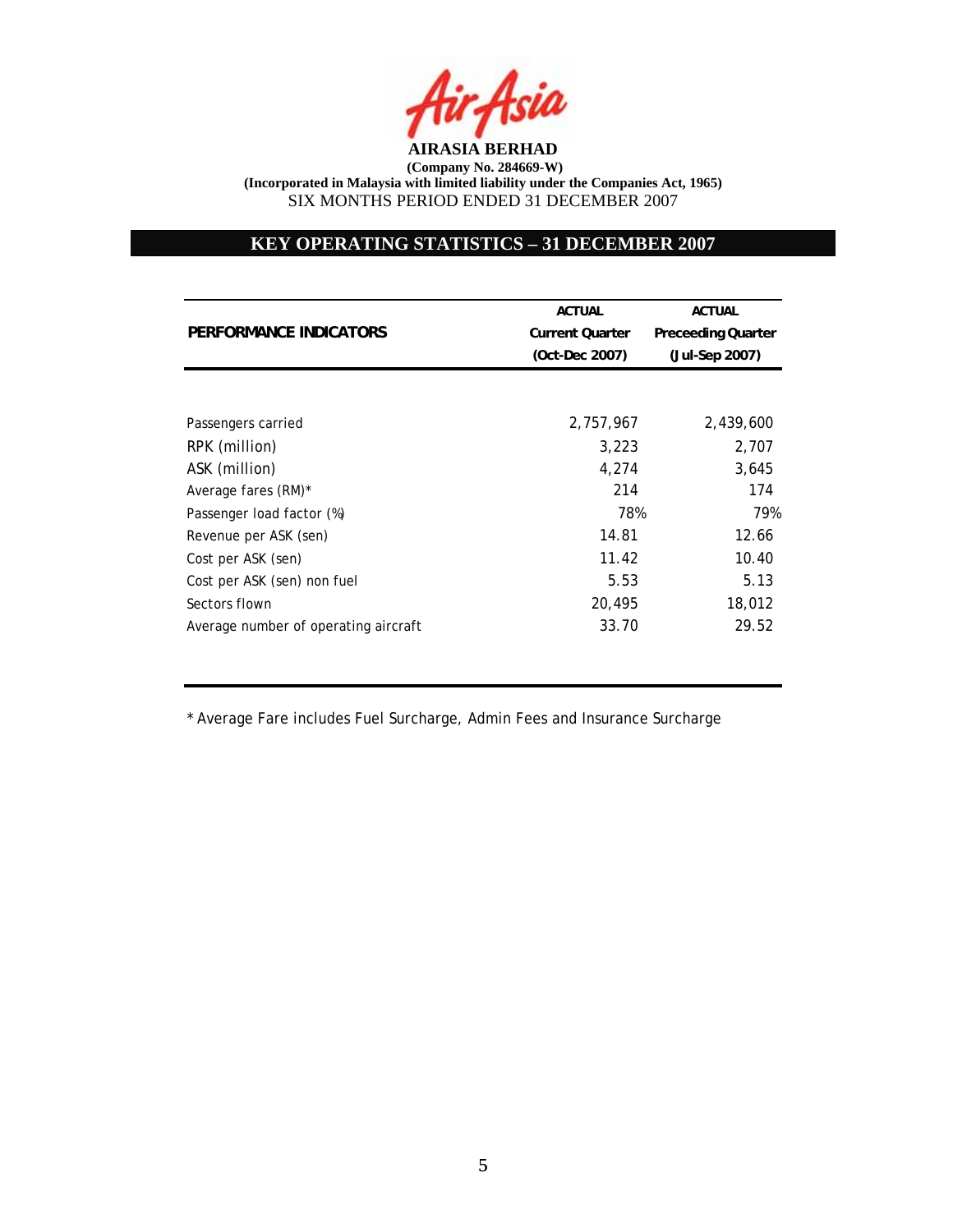

# **NOTES TO THE UNAUDITED ACCOUNTS – 31 DECEMBER 2007**

## **1. Basis of preparation**

The interim financial report is unaudited and has been prepared in accordance with Financial Reporting Standard ("FRS") 134: "Interim Financial Reporting" and paragraph 9.22 and Appendix 9B of the Bursa Malaysia Securities Berhad ("Bursa Malaysia") Listing Requirements.

The interim financial statements should be read in conjunction with the audited financial statements of the Group for the financial year ended 30 June 2007. The accounting policies and methods of computation adopted for the interim financial statements are consistent with those adopted for the annual audited financial statements for the financial year ended 30 June 2007, except for the accounting policy changes arising from the adoption of the following new/revised FRS that are effective for the Group's financial period beginning 1 July 2007. Details of these changes in accounting policies are set out in Note 2.

The interim financial report contains condensed consolidated financial statements and selected explanatory notes. The notes include an explanation of events and transactions that are significant to an understanding of the changes in financial position and performance of the Group since the 30 June 2007 annual financial statements. The interim consolidated financial report and notes thereon do not include all of the information required for a full set of financial statements prepared in accordance with FRSs.

The financial information relating to the financial year ended 30 June 2007 that is included in the interim consolidated financial report as being previously reported information does not constitute the Group's statutory financial statements for that financial year but is derived from those financial statements, other than those that have been restated as a result of the changes in accounting policies. The statutory financial statements for the year ended 30 June 2007 are available from the Company's registered office.

## **2. Summary of significant accounting policies**

#### **Changes in accounting policies**

The new accounting standards, amendments to published standards and IC interpretations to existing standards effective for the Group's financial statements beginning on 1 July 2007 are as follows:

• FRS 117 Leases (effective for accounting periods beginning on or after 1 October 2006). This standard requires the classification of leasehold land as prepaid lease payments. FRS 117 is not relevant to the Group as the Group does not have any leasehold land.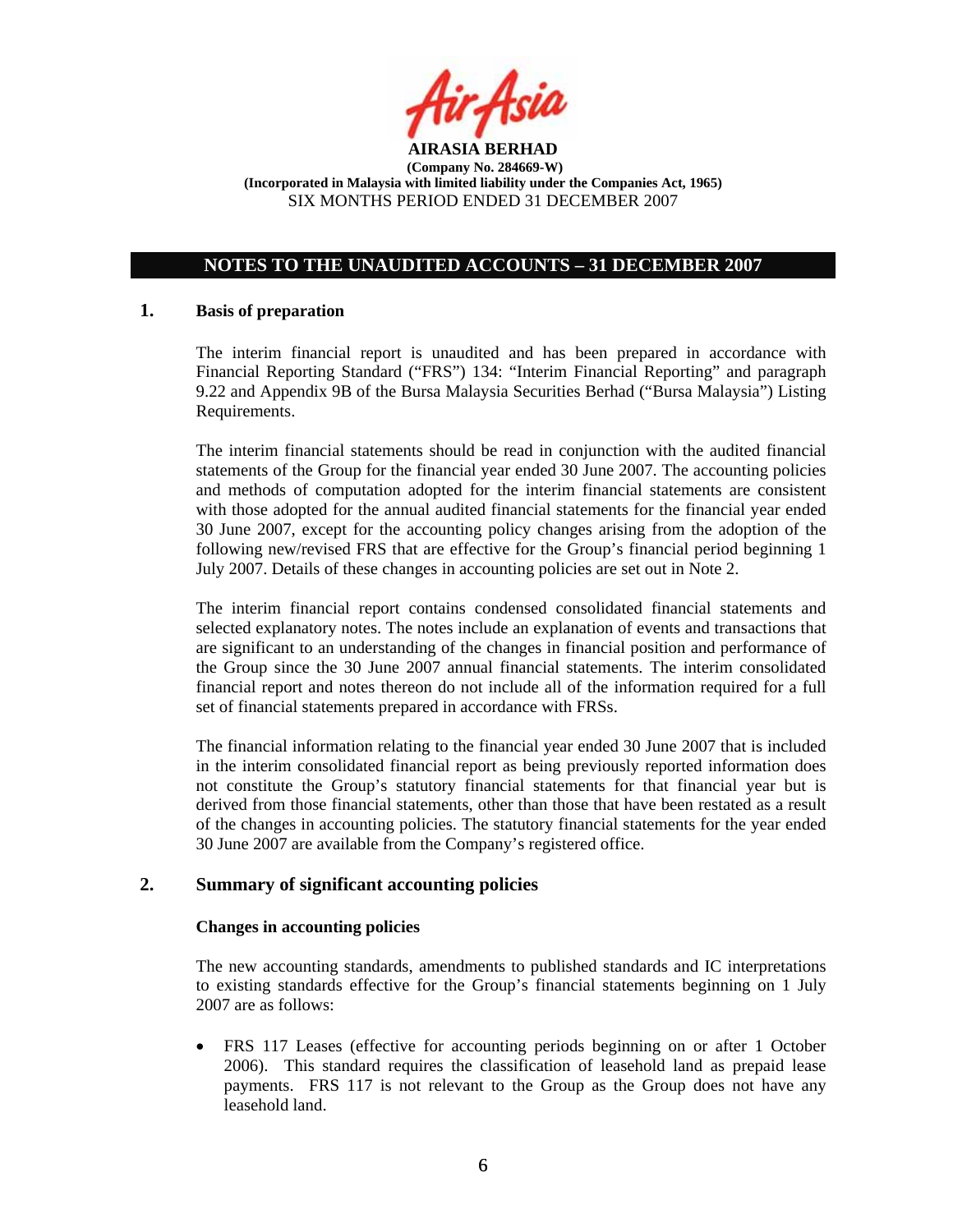

## **NOTES TO THE UNAUDITED ACCOUNTS – 31 DECEMBER 2007**

• FRS 124 Related Party Disclosures This standard affects the identification of related parties and other similar related party disclosures. This standard requires the disclosure of related party transactions and outstanding balances with other entities in a group. Intra-group related party transactions and outstanding balances are eliminated in the preparation of consolidated financial statements of the Group. The adoption of this FRS has no financial impact on the Group's consolidated financial statements.

The MASB also issued the following revised Standards, amendment to Standards and IC Interpretations which are only effective for annual periods on or after 1 July 2007:

| <b>FRS 112</b><br>Income Taxes<br><b>FRS 118</b><br>Revenue<br><b>FRS 120</b><br>Government Assistance<br>Amendment to FRS 121<br><b>Investment in Foreign Operation</b><br><b>Interim Financial Reporting</b><br><b>FRS 134</b><br>Provisions, Contingent Liabilities and Contingent Assets<br><b>FRS 137</b><br>IC <sub>1</sub><br>Similar Liabilities<br>IC <sub>2</sub><br>Instruments<br>IC $5$<br><b>Restoration and Environmental Rehabilitation Funds</b><br>IC $6$<br>Waste Electrical and Electronic Equipment<br>IC $7$<br>Financial Reporting in Hyperinflationary Economies<br>IC <sub>8</sub><br>Scope of FRS 2 | <b>FRS 111</b> | Construction contracts                                        |
|-------------------------------------------------------------------------------------------------------------------------------------------------------------------------------------------------------------------------------------------------------------------------------------------------------------------------------------------------------------------------------------------------------------------------------------------------------------------------------------------------------------------------------------------------------------------------------------------------------------------------------|----------------|---------------------------------------------------------------|
|                                                                                                                                                                                                                                                                                                                                                                                                                                                                                                                                                                                                                               |                |                                                               |
|                                                                                                                                                                                                                                                                                                                                                                                                                                                                                                                                                                                                                               |                |                                                               |
|                                                                                                                                                                                                                                                                                                                                                                                                                                                                                                                                                                                                                               |                | Accounting for Government Grants and Disclosure of            |
|                                                                                                                                                                                                                                                                                                                                                                                                                                                                                                                                                                                                                               |                |                                                               |
|                                                                                                                                                                                                                                                                                                                                                                                                                                                                                                                                                                                                                               |                | The Effects of Changes in Foreign Exchange Rates – Net        |
|                                                                                                                                                                                                                                                                                                                                                                                                                                                                                                                                                                                                                               |                |                                                               |
|                                                                                                                                                                                                                                                                                                                                                                                                                                                                                                                                                                                                                               |                |                                                               |
|                                                                                                                                                                                                                                                                                                                                                                                                                                                                                                                                                                                                                               |                |                                                               |
|                                                                                                                                                                                                                                                                                                                                                                                                                                                                                                                                                                                                                               |                | Changes in Existing Decommissioning, Restoration and          |
|                                                                                                                                                                                                                                                                                                                                                                                                                                                                                                                                                                                                                               |                |                                                               |
|                                                                                                                                                                                                                                                                                                                                                                                                                                                                                                                                                                                                                               |                | Members' Shares in Co-operative Entities and Similar          |
|                                                                                                                                                                                                                                                                                                                                                                                                                                                                                                                                                                                                                               |                |                                                               |
|                                                                                                                                                                                                                                                                                                                                                                                                                                                                                                                                                                                                                               |                | Rights to Interest arising from Decommissioning,              |
|                                                                                                                                                                                                                                                                                                                                                                                                                                                                                                                                                                                                                               |                |                                                               |
|                                                                                                                                                                                                                                                                                                                                                                                                                                                                                                                                                                                                                               |                | Liabilities arising from Participating in a Specific Market - |
|                                                                                                                                                                                                                                                                                                                                                                                                                                                                                                                                                                                                                               |                |                                                               |
|                                                                                                                                                                                                                                                                                                                                                                                                                                                                                                                                                                                                                               |                | Applying the Restatement Approach under FRS $129_{2004}$      |
|                                                                                                                                                                                                                                                                                                                                                                                                                                                                                                                                                                                                                               |                |                                                               |
|                                                                                                                                                                                                                                                                                                                                                                                                                                                                                                                                                                                                                               |                |                                                               |

 Aside from the revision of FRS 112, the above standards, amendments to published standards and IC interpretations to existing standards are not anticipated to have significant impact to the financial statements of the Group.

### **3. Auditors' report on preceding annual financial statements**

The auditors have expressed an unqualified opinion on the Group's statutory financial statements for the year ended 30 June 2007.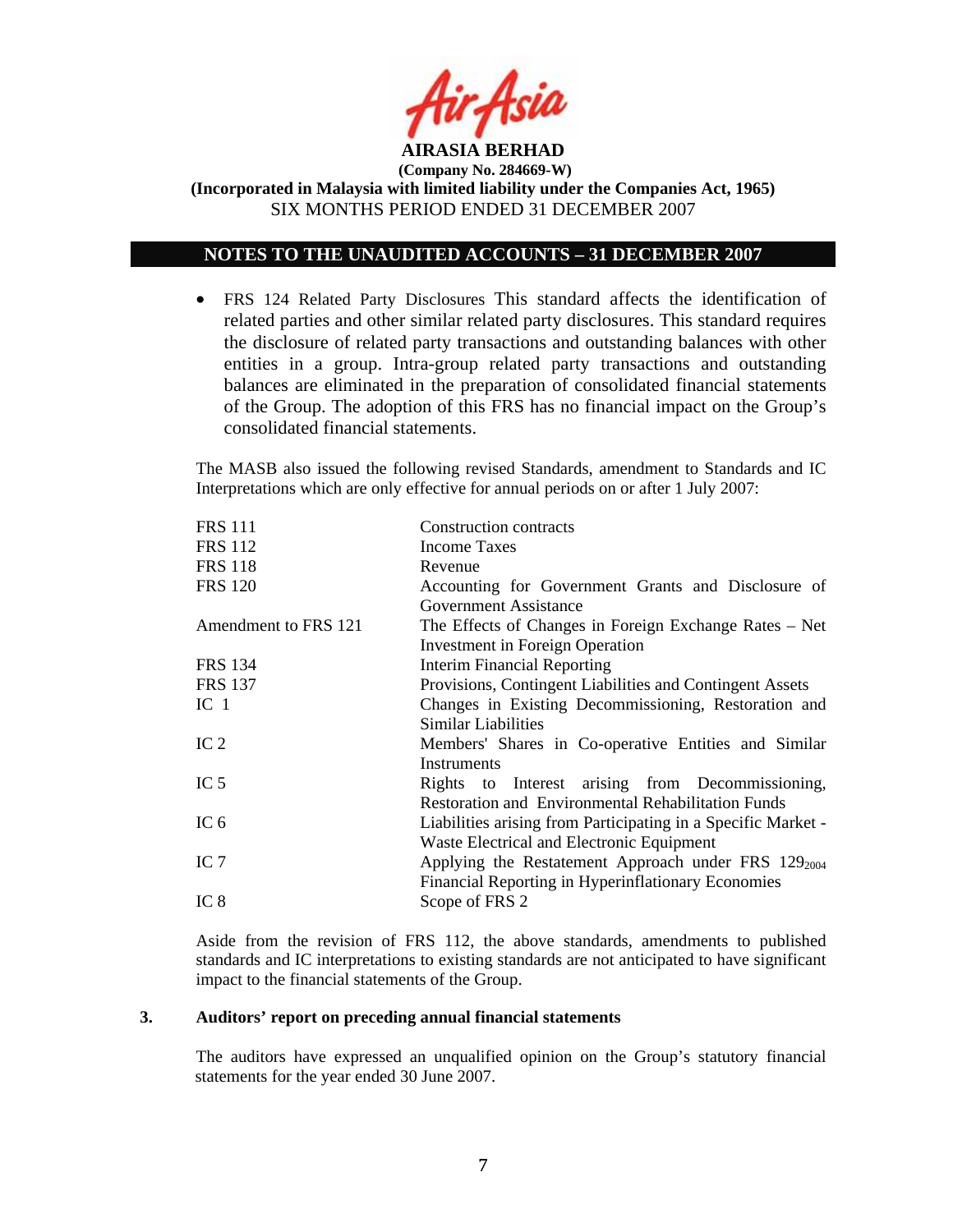

## **NOTES TO THE UNAUDITED ACCOUNTS – 31 DECEMBER 2007**

#### **4. Seasonality of operations**

The Group is principally engaged in the business of air transportation and provision of related services. The demand for the Group's services is generally influenced by the growth performance of the Malaysian economy and the economies of the countries in which the Group operates as well as seasonal, health and security factors.

#### **5. Unusual items due to their nature, size or incidence**

There were no unusual items affecting assets, liabilities, equity, net income or cash flows during the current quarter and financial period-to-date.

#### **6. Changes in estimates**

There were no changes in estimates that have had material effect in the current quarter and financial period-to-date results.

#### **7. Capital and reserves**

During the three months period ended 31 December 2007, the issued and paid-up capital of the Company increased from 2,365,363,500 to 2,371,540,580 ordinary shares by the issuance of 6,177,080 ordinary shares of RM0.10 each pursuant to the exercise of ESOS at the option price of RM1.08. Other than the above, there was no issuance, cancellation, repurchases, resale and repayment of debt and equity securities for the period ended 31 December 2007.

## **8. Dividend paid**

There were no dividends paid in the quarter ended 31 December 2007.

#### **9. Segment reporting**

Segmental information is not presented as there are no significant business segments other than the provision of air transportation services.

## **10. Property, plant and equipment**

#### *(a) acquisition and disposals*

During the quarter ended 31 December 2007, the Group acquired plant and equipment with a cost of RM758.0 million (corresponding quarter ended 31 December 2006: RM523.3 million).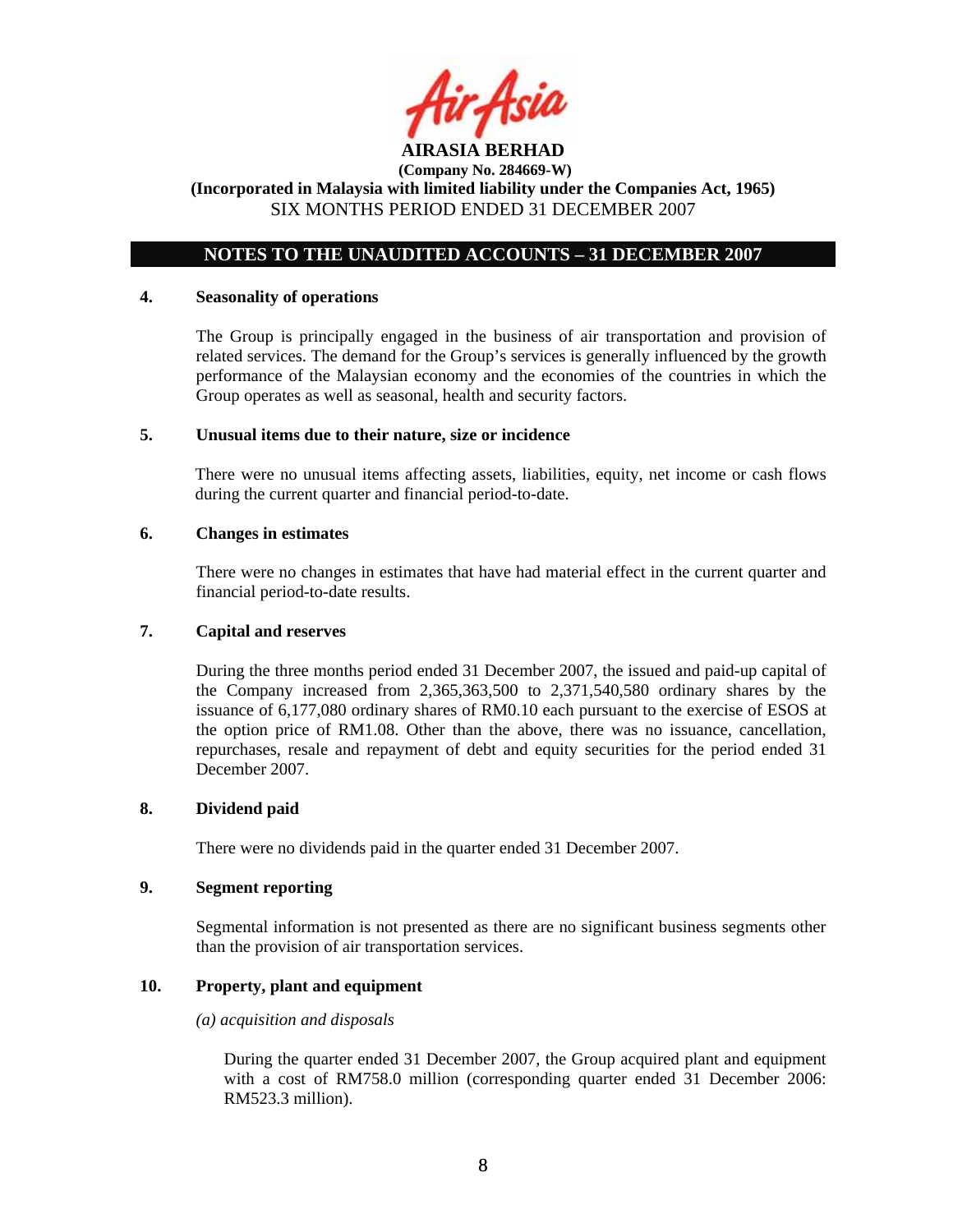

**(Incorporated in Malaysia with limited liability under the Companies Act, 1965)**  SIX MONTHS PERIOD ENDED 31 DECEMBER 2007

## **NOTES TO THE UNAUDITED ACCOUNTS – 31 DECEMBER 2007**

There was no disposal of property, plant and equipment for the six-months period ended 31 December 2007.

#### *(b) valuation*

 There was no revaluation of property, plant and equipment for the period ended 31 December 2007.

### **11. Post balance sheet events**

There were no material events after the period end that has not been reflected in the financial statements for the six-months period ended 31 December 2007.

## **12. Changes in composition of the Group**

There were no changes in the composition of the Group, including business combinations, acquisition or disposal of subsidiaries and long term investments, restructuring and discontinuing operations during the quarter.

#### **13. Contingent assets**

As at the date of this report, the Group does not have any contingent assets.

## **14. Changes in Contingent liabilities Since the Last Annual Balance Sheet Date**

There were no material changes in contingent liabilities since the latest audited financial statements of the Group for the period ended 31 December 2007.

## **15. Capital commitments outstanding not provided for in the interim financial report**

Capital commitments for property, plant and equipment:

|                                   |            | Group and Company |
|-----------------------------------|------------|-------------------|
|                                   | 31.12.07   | 30.06.07          |
|                                   | RM'000     | RM'000            |
| Contracted for                    | 15,927,705 | 18,405,482        |
| Authorised but not contracted for | 8,004,190  | 98,664            |
|                                   | 23,931,895 | 18,504,146        |
|                                   |            |                   |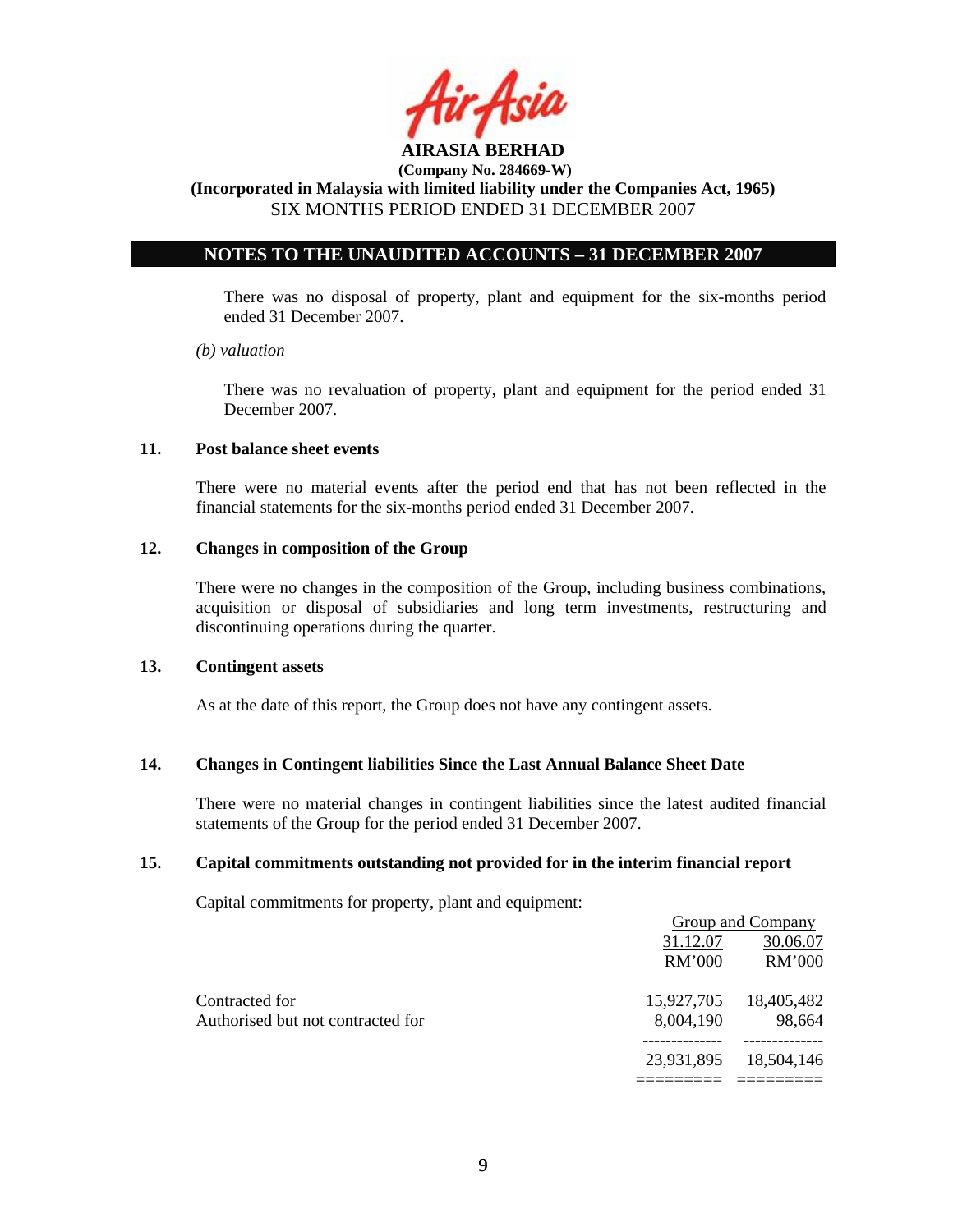

**(Incorporated in Malaysia with limited liability under the Companies Act, 1965)**  SIX MONTHS PERIOD ENDED 31 DECEMBER 2007

## **NOTES TO THE UNAUDITED ACCOUNTS – 31 DECEMBER 2007**

#### **16. Material related party transactions**

Details of the relationship and transactions between AirAsia and its related parties are as described below. The related party transactions described were carried out on the terms and conditions obtainable in transactions with unrelated parties unless otherwise stated.

#### Name of company Relationship

Thai AirAsia A jointly controlled entity of the Company PT Indonesia AirAsia An associate of the Company

|                          |                                     | Group            |                  |
|--------------------------|-------------------------------------|------------------|------------------|
|                          |                                     | Six months ended | Six months ended |
|                          |                                     | 31 December 2007 | 31 December 2006 |
|                          |                                     | RM'000           | RM'000           |
|                          | Thai AirAsia                        |                  |                  |
| $\overline{\phantom{a}}$ | Sublease rental income on aircrafts | 20,578           | 15,757           |
| $\overline{\phantom{a}}$ | Lease rental income on aircrafts    | 13,878           | 9,575            |
| $\overline{\phantom{a}}$ | Maintenance and overhaul charges    | 30,176           | 14,285           |
|                          | PT Indonesia AirAsia                |                  |                  |
| $\overline{\phantom{a}}$ | Sublease rental income on aircrafts | 12,525           | 7,011            |
| $\overline{\phantom{a}}$ | Lease rental income on aircrafts    | 6,214            | 7,011            |
| $\overline{\phantom{a}}$ | Maintenance and overhaul charges    | 19,546           | 7,723            |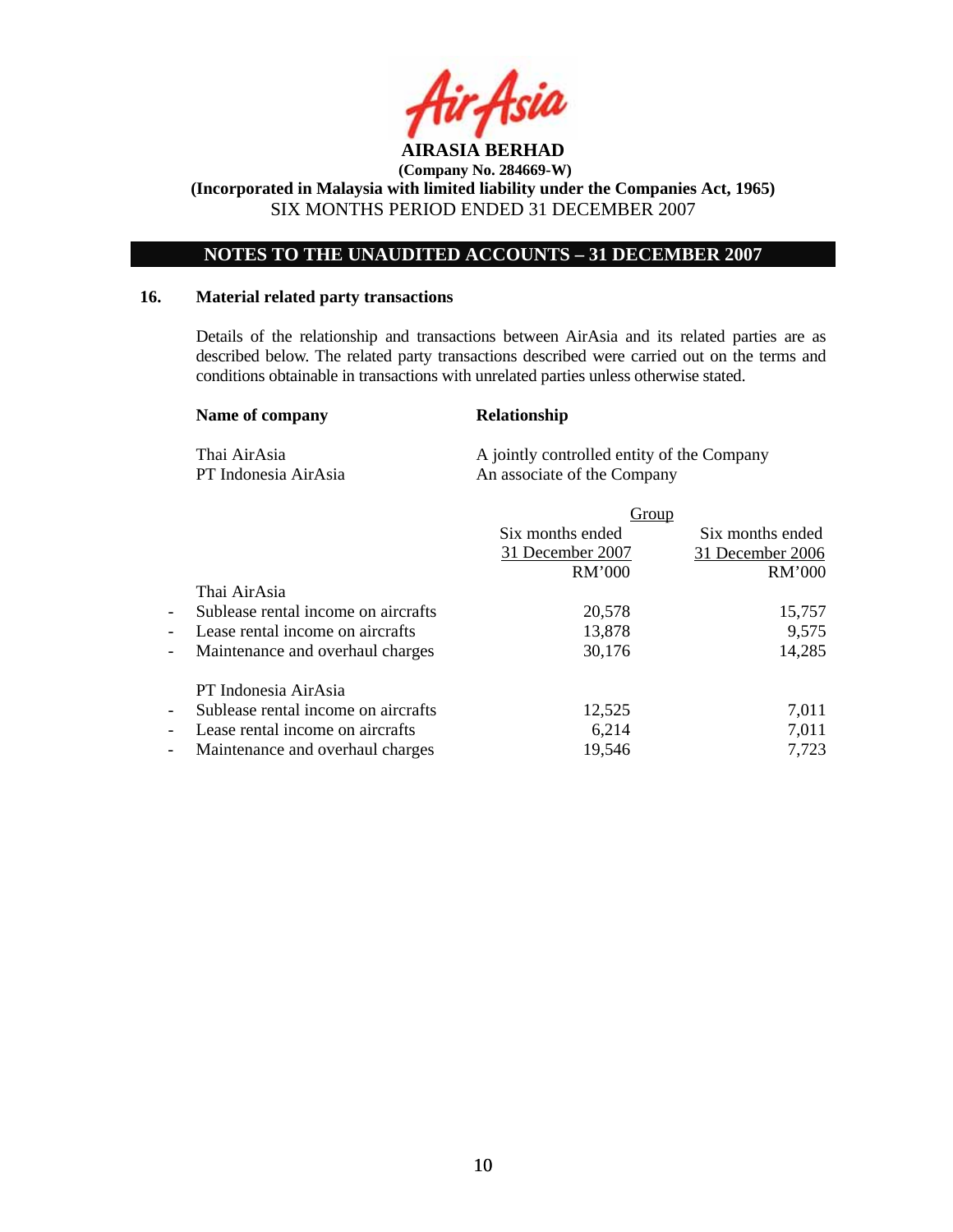

## **NOTES TO THE UNAUDITED ACCOUNTS – 31 DECEMBER 2007**

#### **17. Review of performance**

| <b>Quarter Ended: 31 December</b><br><b>RM'000</b> | <b>Oct-Dec 2007</b> | <b>Oct-Dec 2006</b> | <b>Oct-Dec 2007 vs.</b><br><b>Oct-Dec 2006</b> |
|----------------------------------------------------|---------------------|---------------------|------------------------------------------------|
| <b>Revenue</b>                                     | 632,792             | 442,835             | 43%                                            |
| <b>EBITDAR</b>                                     | 256,829             | 145,299             | 77%                                            |
| Profit before Tax                                  | 202,024             | 85,189              | 137%                                           |
| Net Income                                         | 245,723             | 142,050             | 73%                                            |
| <b>EBITDAR</b> Margin                              | 40.6%               | 32.8%               | $7.8$ ppt                                      |
| Profit before Tax Margin                           | 31.9%               | 19.2%               | 12.7 ppt                                       |
| Net Income Margin                                  | 38.8%               | 32.1%               | $6.8$ ppt                                      |
| Passengers Carried                                 | 2,757,967           | 2,273,405           | 21.3%                                          |
| Average Fare (RM)                                  | 214                 | 183                 | 17.5%                                          |
| <b>Load Factor</b>                                 | 77.8%               | 81.9%               | $-4.1$ ppt                                     |

**Performance of current quarter against same quarter last year** 

The Group recorded revenue of RM633 million for the quarter ended 31 December 2007 ("2Q08"), 43% higher than the revenue of RM443 million recorded in the quarter ended 31 December 2006 ("2Q06"). The Group's net income improved by 73% to RM246 million as compared to the net profit of RM142 million achieved in the previous quarter.

The positive growth in results was attributed to higher passenger volume achieved and higher contribution from ancillary income. Passenger volume grew by 21% in current quarter as compared to last year. Load factor was lower at 78% due to the significant capacity addition during the period. Average fare was higher by 17% at RM214 as compared to RM183 achieved in 2Q06. The higher average fare achieved reflects the robust demand for our services and maturity of certain routes in the network.

## **18. Jointly Controlled Entity and Associate Company**

FRS 128 states that interest in an associate is defined as "the carrying amount of the investment in the associate under the equity method together with any long-term interests that, in substance, form part of the investor's net investment in the associate". On this basis, the share of losses of the investment in associate was equity accounted for by the Group and limited to the Group's investment in the ordinary share capital of the associate.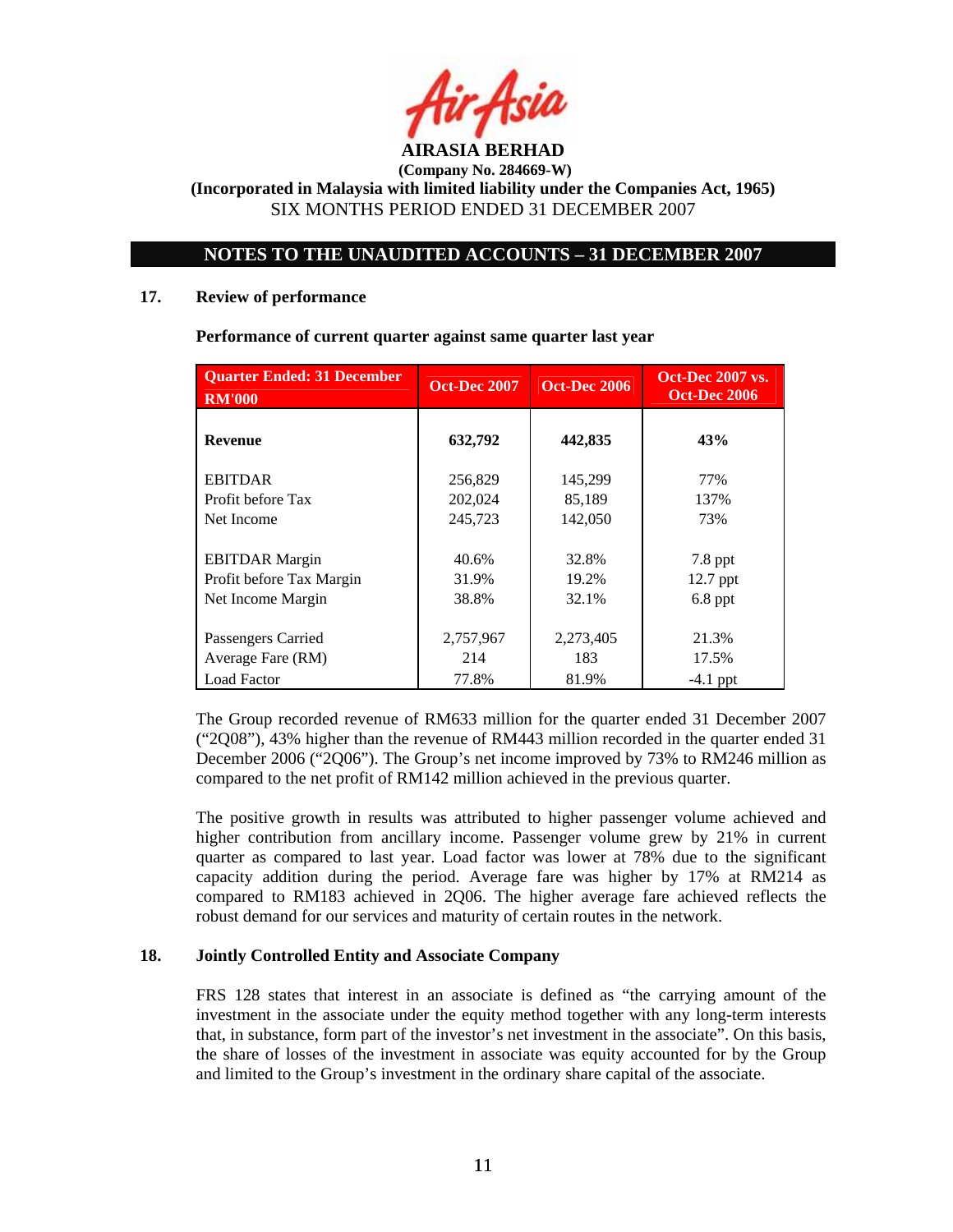

## **NOTES TO THE UNAUDITED ACCOUNTS – 31 DECEMBER 2007**

|                   | Unrecognised share of loss | Unrecognised share of loss |
|-------------------|----------------------------|----------------------------|
|                   | For the Quarter ended      | As at 31 December 2007     |
|                   | 31 December 2007           |                            |
|                   | RM'Million                 | RM'Million                 |
| Thai AirAsia      | 11.6                       | 47.5                       |
| Indonesia AirAsia | 31                         | 40.3                       |
|                   |                            |                            |

### **19 Variation of results against preceding quarter**

The Group achieved a net income of RM246 million for the quarter under review. This is higher by RM66 million compared to that of the immediately preceding period quarter ended 30 September 2007. The revenue recorded in the quarter under review has helped reduce the impact of higher depreciation, amortization charge and finance costs attributed to the new Airbus A320 aircraft in our current fleet. Up to 31 December 2007, the AirAsia Group has already taken delivery of 33 new Airbus A320 aircraft in total.

#### **20. Commentary on prospects**

The Group's financial performance is largely driven by the demand for air travel and our ability to add capacity. The demand for air travel is expected to be driven by people's desire for leisure travel, corporate activities and the affordability of air tickets compared to the alternative mode of transportation. The impact of the continued positive economic growth across the region are expected to spill over to the air travel industry as this is a stimulus for corporate travel and the rising economic wealth makes air travel more affordable.

The Group will continue to add more capacity in the current quarter. The capacity addition will be used to introduce several new destinations and increase frequency on existing routes. The principal challenge for the Group is to manage the current high and volatile fuel prices. The induction of six Airbus A320 aircraft during the period and the recent strengthening of the Malaysian Ringgit against the US Dollar will help to offset some of the impact of higher fuel prices. Barring any unforeseen circumstances, the Directors remain positive with the Group's prospects.

## **21. Profit forecast**

The Group has not provided any profit forecast or profit guarantee in respect of the six months period ended 31 December 2007.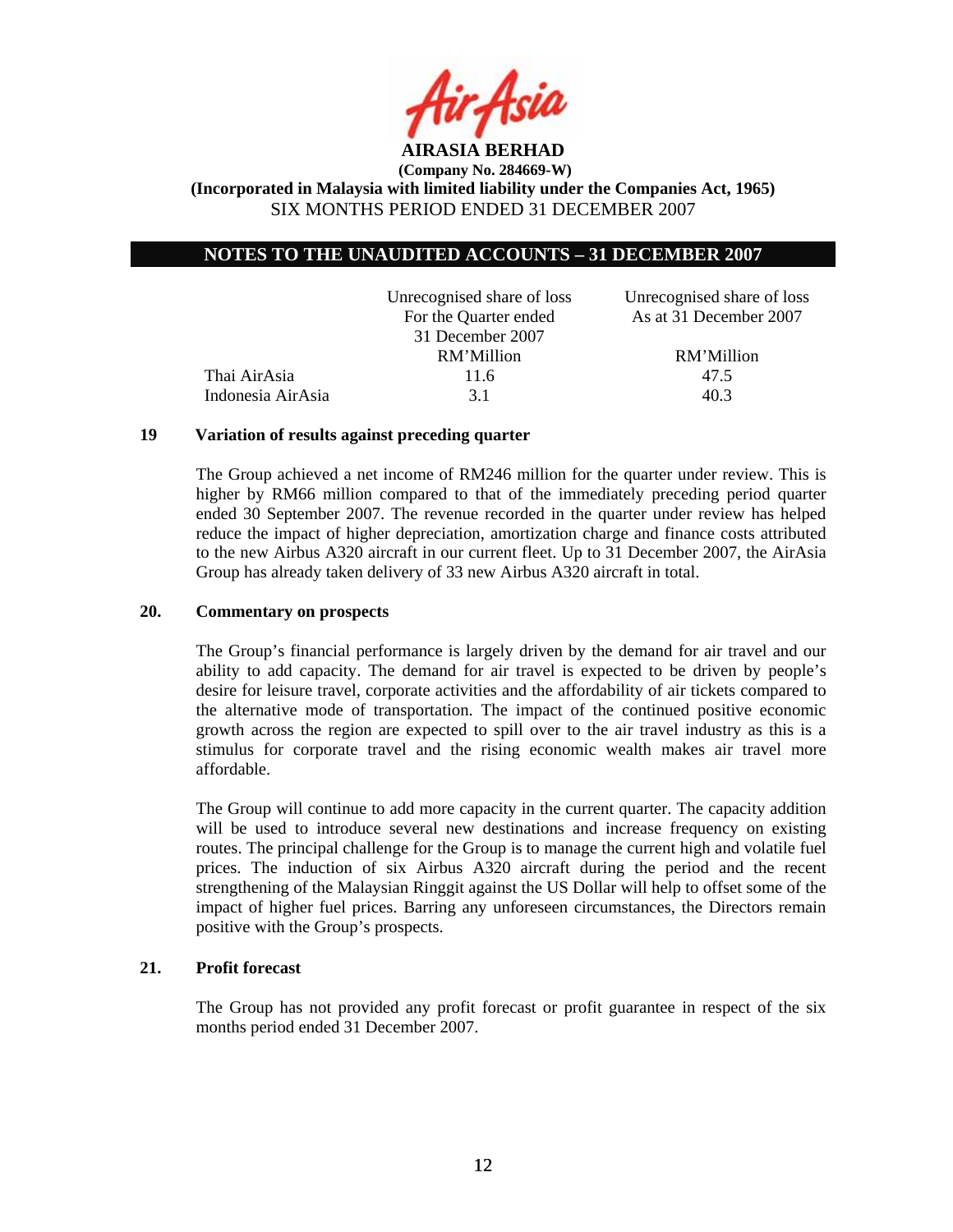

**(Incorporated in Malaysia with limited liability under the Companies Act, 1965)**  SIX MONTHS PERIOD ENDED 31 DECEMBER 2007

## **NOTES TO THE UNAUDITED ACCOUNTS – 31 DECEMBER 2007**

#### **22. Finance Income (Net)**

|                                   | Group<br>For the period ended 31.12.07<br><b>RM'000</b> |
|-----------------------------------|---------------------------------------------------------|
| <b>Finance Costs</b>              |                                                         |
| Interest costs                    |                                                         |
| - Bank borrowings                 | (77, 356)                                               |
| - Hire-purchase payables          | (6)                                                     |
| Bank facilities and other charges | (2,354)                                                 |
|                                   | (79,716)                                                |
| <b>Finance Income</b>             |                                                         |
| Interest on deposits              | 13,820                                                  |
| Foreign exchange gain             | 134,430                                                 |
|                                   | 148,250                                                 |
|                                   | 68,534                                                  |

#### **23. Income tax expense**

|              | <b>INDIVIDUAL QUARTER</b> |                     | <b>FULL FINANCIAL YEAR</b> |                       |  |
|--------------|---------------------------|---------------------|----------------------------|-----------------------|--|
|              | <b>Current Year</b>       | <b>Preceding</b>    | <b>Financial Year</b>      | <b>Financial Year</b> |  |
|              | <b>Quarter</b>            | <b>Year Quarter</b> | <b>Ended</b>               | <b>Ended</b>          |  |
|              | <b>Ended</b>              | <b>Ended</b>        |                            | (Restated)            |  |
|              |                           | (Restated)          |                            |                       |  |
|              | 31.12.07                  | 31.12.06            | 31.12.07                   | 31.12.06              |  |
|              | <b>RM'000</b>             | <b>RM'000</b>       | <b>RM'000</b>              | <b>RM'000</b>         |  |
| Group        |                           |                     |                            |                       |  |
| Current tax  | 581                       | 1,532               | 1,504                      | 2,378                 |  |
| Deferred tax | (44,280)                  | (58, 393)           | (150, 489)                 | (123,901)             |  |
|              | (43, 699)                 | (56, 861)           | (148, 985)                 | 121,523)              |  |

The current taxation charge is in respect of interest income, which is assessed separately.

## **24. Unquoted investments and properties**

There was no sale of unquoted investments or properties for the quarter under review and financial period to date.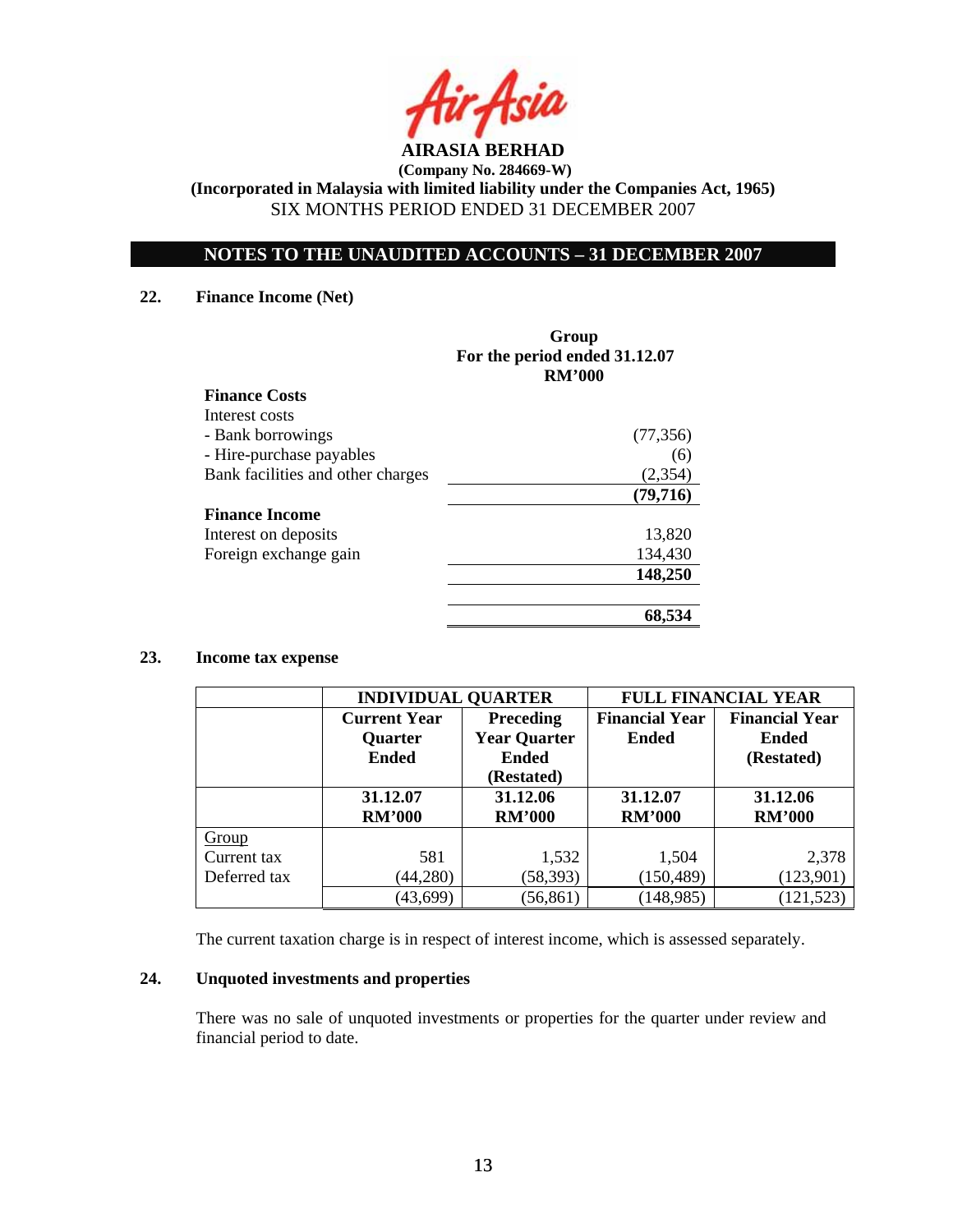

**(Incorporated in Malaysia with limited liability under the Companies Act, 1965)**  SIX MONTHS PERIOD ENDED 31 DECEMBER 2007

## **NOTES TO THE UNAUDITED ACCOUNTS – 31 DECEMBER 2007**

#### **25. Quoted investments**

*.* 

There was no purchase or disposal of quoted securities for the quarter under review and financial period to date.

#### **26. Status of corporate proposals announced**

#### *(a) Services Agreement with AirAsia X Sdn. Bhd.*

The Company on  $31<sup>st</sup>$  October 2007 entered into a Services Agreement with AirAsia X Sdn Bhd ("AAX"). Under the terms of the Agreement, the Company has agreed to provide AAX certain services ("Services") to be rendered by a number of departments within the Company for a Fee:

The scope of Services may be varied from time to time with the parties mutual consent. Certain services are made subject to pre-agreed service levels.

It is estimated that the monthly fee payable by AAX to the Company will be approximately RM1,300,000 per month which is inclusive of a 10% mark-up. Additionally, AAX has also agreed to pay a one-off fee of approximately RM800,000 for the setting up of the Services which are specific to the needs of AAX's long haul operations.

The payment of the Fee shall be on a monthly basis.

The parties agree that the fees specified shall not be applicable:

- 1. Upon the expiry of a period of one (1) year from the date of the Agreement (or a further period of one (1) year which AAX at its discretion may extend) ; or
- 2. When AAX operates more than three (3) A330 aircraft in its fleet, whichever shall occur first. It was also agreed that either party may terminate the Agreement by serving a six month prior written notice for whatever reason.

## *(b) Subscription of Shares in AirAsia X Sdn. Bhd*

The Company received a letter of approval from the Foreign Investment Committee (FIC) on 8th October 2007 vide its letter dated 4th October 2007 that it has no objection to the Company's proposal to subscribe to AirAsia X Sdn. Bhd's Redeemable Convertible Preference Share Series 1 ("RCPS"). Payment amounting to RM26.7 million was made on  $24<sup>th</sup>$  October 2007 to acquire 20% of the enlarged capital of AirAsia X Sdn. Bhd and the 26,666,667 RCPS shares were allotted to the Company on  $29<sup>th</sup>$  October 2007.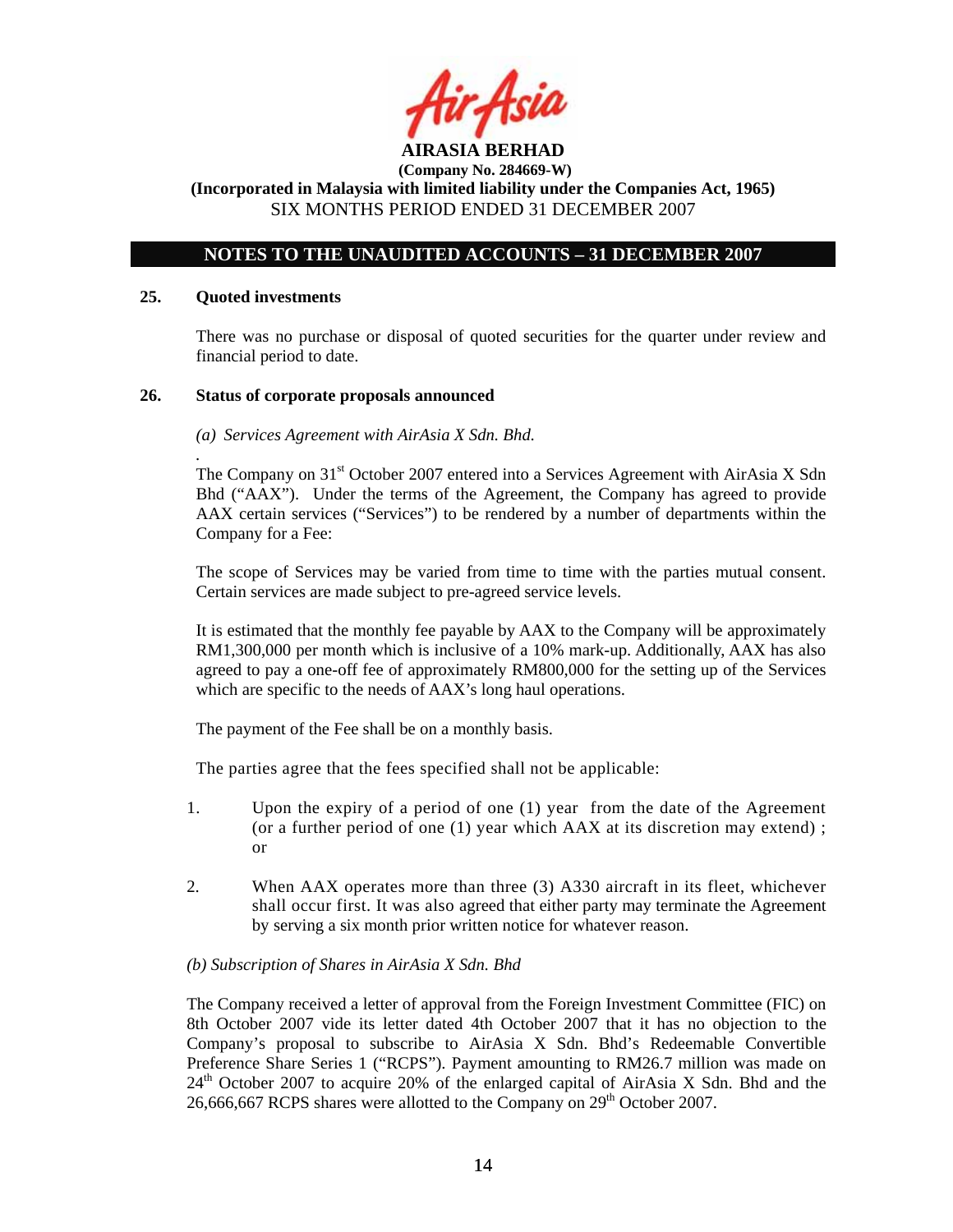

## **NOTES TO THE UNAUDITED ACCOUNTS – 31 DECEMBER 2007**

*(c) Letter of Intent Between Vietnam Shipbuilding Industry Group ("Vinashin") and AirAsia* 

The Company on  $30<sup>th</sup>$  August 2007 has signed a Letter of Intent ("LOI") with Vinashin as a preliminary step towards exploring, assisting and creating a business cooperation between both parties regarding the establishing of a low cost airline based on the AirAsia business model in Vietnam. Discussions are currently ongoing.

#### **27. Borrowings and debt securities**

|                | At 31 December 2007<br><b>RM'000</b> | <b>At 30 June 2007</b><br><b>RM'000</b> |
|----------------|--------------------------------------|-----------------------------------------|
| <b>Current</b> |                                      |                                         |
| Secured        | 278,550                              | 251,097                                 |
|                |                                      |                                         |
|                |                                      |                                         |
| Non-current    |                                      |                                         |
| Secured        | 3,419,121                            | 2,303,488                               |

The borrowings are in the form of term loans which are for the purchase of new aircraft A320-200.

The maturity period of non-current borrowing is 14 years and below. The entire borrowings are denominated in US Dollar & Euro.

As at the balance sheet date, the weighted average effective interest rate of the borrowings is at 5.6% per annum (2007: 5.05% per annum).

The Company's aircraft financing facilities are principally secured by the following types of security:

- (a) Assignment of rights under contract with Airbus over each aircraft
- (b) Assignment of insurance and reinsurances of each aircraft
- (c) Assignment of airframe and engine warranties of each aircraft
- (d) Mortgage of the aircraft
- (e) Deregistration Power of Attorney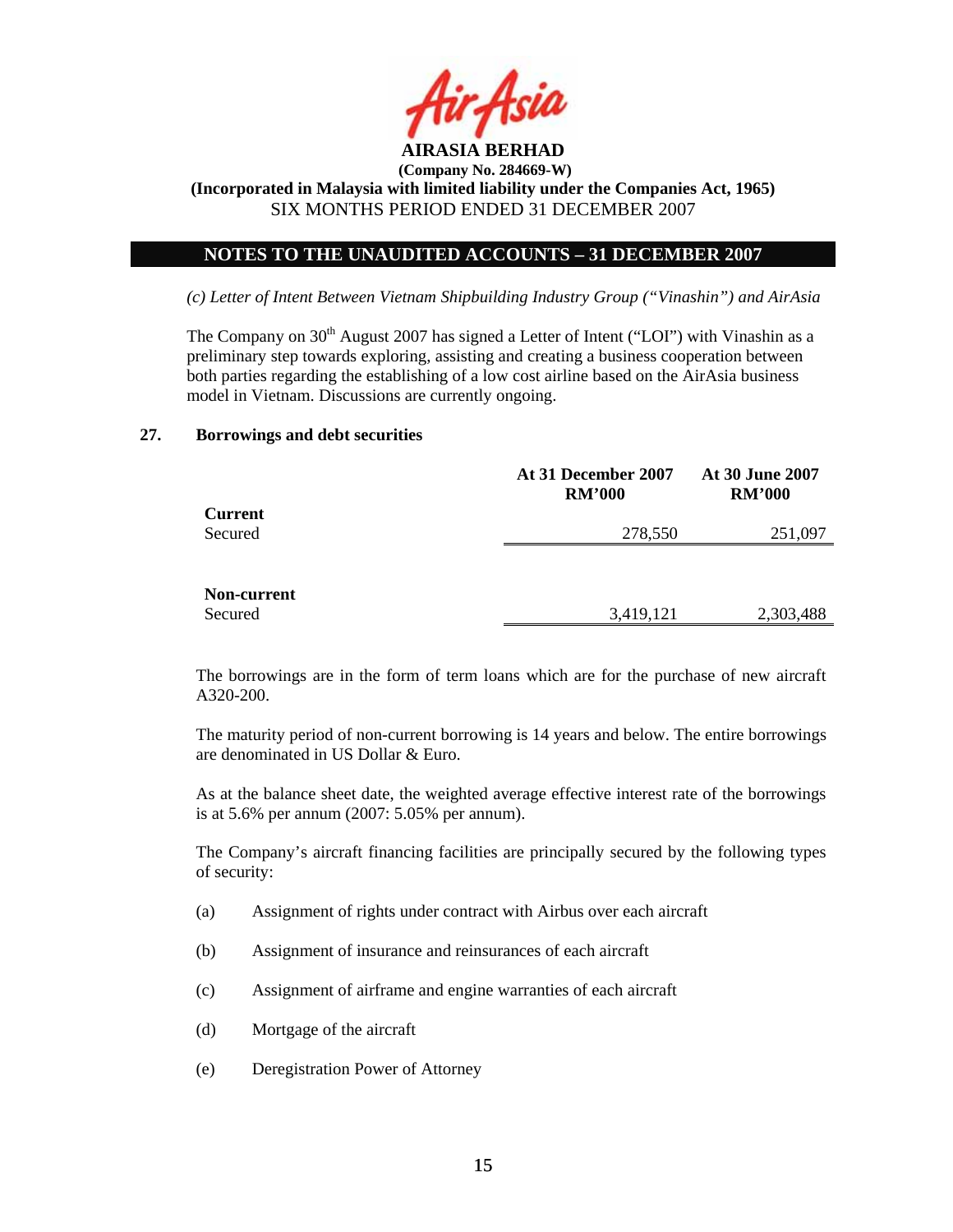

**(Incorporated in Malaysia with limited liability under the Companies Act, 1965)**  SIX MONTHS PERIOD ENDED 31 DECEMBER 2007

## **NOTES TO THE UNAUDITED ACCOUNTS – 31 DECEMBER 2007**

#### **28. Off balance sheet financial instruments**

 The fair value of derivative financial instruments is the present value of their future cash flows and is derived from the valuations, calculated by the Group's bankers.

(i) Forward foreign exchange contracts

 Forward foreign exchange contracts protect the Group from movements in exchange rates by establishing the rate at which a foreign currency asset or liability will be settled. Exchange gains and losses arising on contracts entered into as hedges of anticipated future transactions are deferred until the date of such transaction, at which time they are included in the measurement of such transactions.

The Group has entered into several long dated par forward foreign exchange contracts for settlement at fixed Ringgit rates over a period of 12 years in respect of a number of its aircraft loans, engine and simulator.

(ii) Interest Rate Swaps

The Group entered into capped, interest rate swaps to hedge against fluctuations in the US-LIBOR on an expected total of USD2.2 billion in term loans on its existing and future aircraft financing for deliveries between 5 December 2005 to 1 April 2009. The effect of this transaction obliges it to pay fixed interest rate of between 4.78% and 4.90% instead of being subjected to the floating US-LIBOR for the entire loan amount over the entire tenor.

(iii) Fuel Hedging

As at 22 February 2008, the Group has hedged approximately 30% of its budgeted requirements for the period up to June 2008 at a weighted average price of USD79.50 per barrel (WTI).

#### **29. Material litigation**

As at 26 February 2008, there was no material litigation against the Group.

### **30. Proposed dividend**

The Directors do not recommend any dividend for the quarter ended 31 December 2007.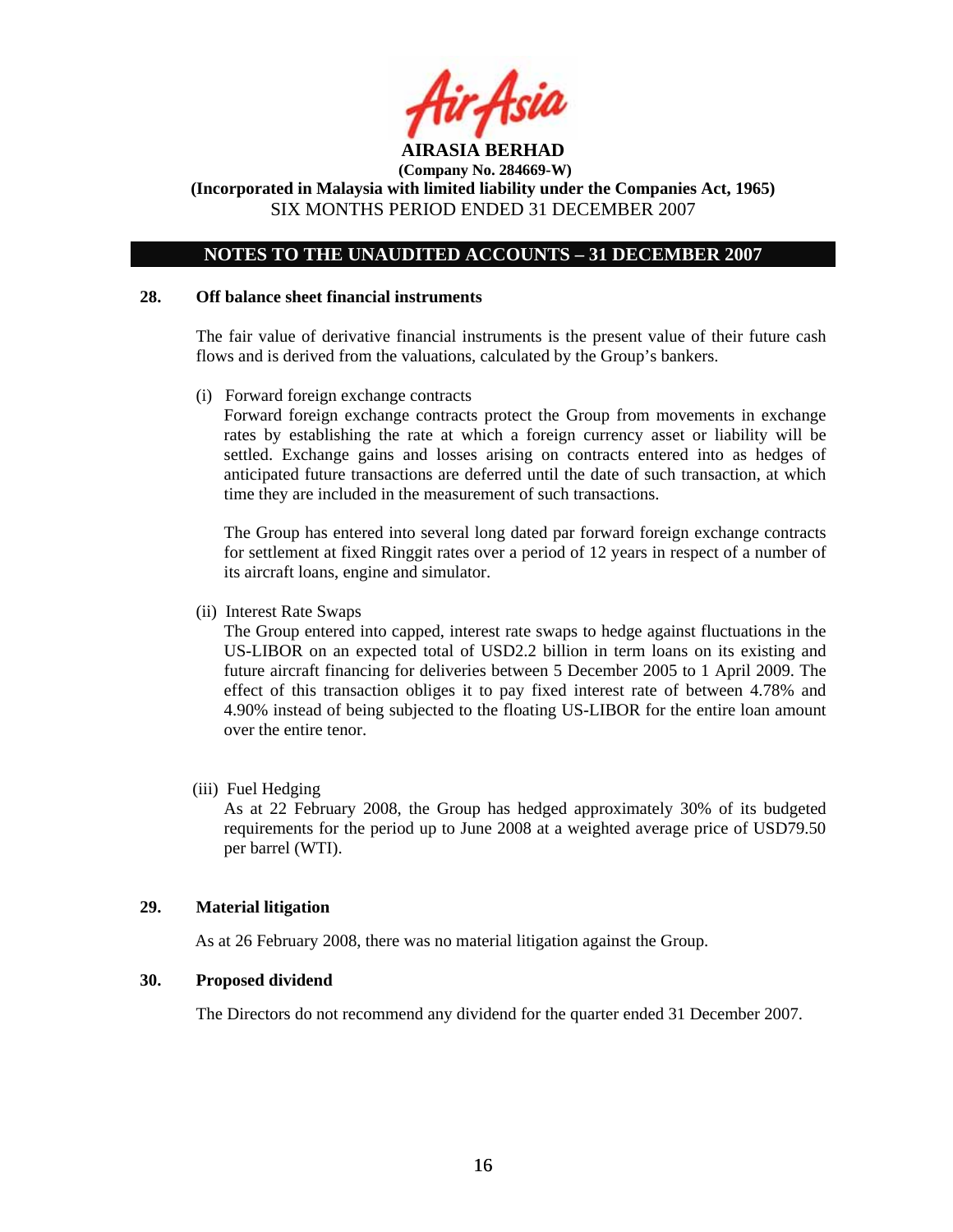

**(Incorporated in Malaysia with limited liability under the Companies Act, 1965)**  SIX MONTHS PERIOD ENDED 31 DECEMBER 2007

## **NOTES TO THE UNAUDITED ACCOUNTS – 31 DECEMBER 2007**

#### **31. Earnings per share**

#### *(a) Basic earnings per share*

 Basic earnings per share of the Group are calculated by dividing the net profit for the period by the weighted average number of ordinary shares in issue during the period.

|                                     | <b>INDIVIDUAL QUARTER</b> |                       | <b>CUMULATIVE QUARTER</b> |                       |
|-------------------------------------|---------------------------|-----------------------|---------------------------|-----------------------|
|                                     | <b>Current</b>            | <b>Preceding Year</b> | <b>Current</b>            | <b>Preceding Year</b> |
|                                     | Quarter                   | Corresponding         | Year                      | Corresponding         |
|                                     | <b>Ended</b>              | <b>Quarter Ended</b>  | <b>Ended</b>              | <b>Year Ended as</b>  |
|                                     |                           | as Restated           |                           | <b>Restated</b>       |
|                                     | 31.12.07                  | 31.12.06              | 31.12.07                  | 31.12.06              |
|                                     |                           |                       |                           |                       |
| Net profit for the financial period | 245,723                   | 142,050               | 425,700                   | 212,052               |
| (RM'000)                            |                           |                       |                           |                       |
| Weighted<br>average number<br>of    | 2,354,641                 | 2,351,145             | 2,354,641                 | 2,351,145             |
| ordinary shares in issue for basic  |                           |                       |                           |                       |
| EPS $(500)$                         |                           |                       |                           |                       |
|                                     |                           |                       |                           |                       |
| Adjusted<br>for<br>share<br>options | 34,284                    | 18,368                | 34,284                    | 18,368                |
| granted $('000)$                    |                           |                       |                           |                       |
| Adjusted<br>weighted<br>average     | 2,388,925                 | 2,369,513             | 2,388,925                 | 2,369,513             |
| number of ordinary shares ('000)    |                           |                       |                           |                       |
|                                     |                           |                       |                           |                       |
| Basic earnings per share (sen)      | 10.4                      | 6.0                   | 18.1                      | 9.0                   |
| Diluted earnings per share (sen)    | 10.3                      | 6.0                   | 17.8                      | 8.9                   |

## *(b) Diluted earnings per share*

For the diluted earnings per share calculation, the weighted average number of ordinary shares in issue is adjusted to assume conversion of all dilutive potential ordinary shares. The Group's dilutive potential ordinary shares are in respect of options over shares granted to employees.

 In respect of options over shares granted to employees, a calculation is done to determine the number of ordinary shares that could have been acquired at fair value (determined as the average share price of the Company's shares) based on the monetary value of the subscription rights attached to outstanding options over shares. The number of ordinary shares calculated is compared with the number of shares that would have been issued assuming the exercise of the options over shares. The difference is added to the denominator as an issue of ordinary shares for no consideration. This calculation serves to determine the "bonus" element in the ordinary shares outstanding for the purpose of